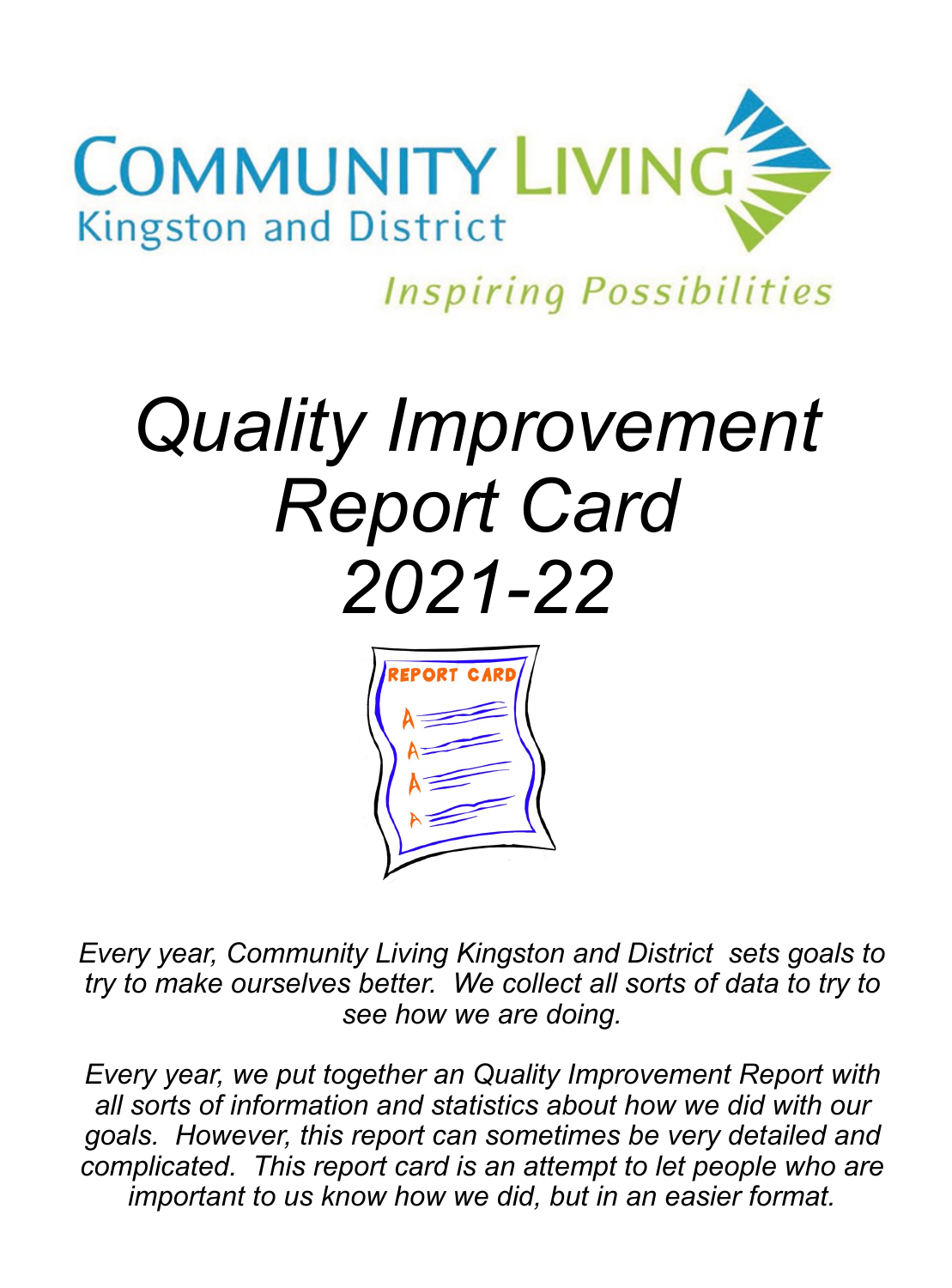## **What Do the Grades Mean?**





We did OK: We either met the goal, but didn't do as well as last year or we just missed the goal but feel like we're on the right track.



We're working on it!: We didn't meet the goal, and we have some work to do

### **How Did We Do?**

| What We Wanted to Do                                                                                                                       | <b>Our Grade</b>              | <b>Comments</b>                                                                                                                           |
|--------------------------------------------------------------------------------------------------------------------------------------------|-------------------------------|-------------------------------------------------------------------------------------------------------------------------------------------|
| <b>Whole Agency:</b> We wanted to make sure that persons<br>served were happy with how we have dealt with COVID.                           |                               | We asked four satisfaction questions. The satis-<br>faction levels averaged around 90%, but we<br>were hoping for a bit more.             |
| <b>Whole Agency:</b> We wanted our community partners<br>(other agencies) to be happy with our services.                                   |                               | We asked nine satisfaction questions and had<br>high satisfaction ratings. But nobody knew<br>about our Strategic Plan that we worked on. |
| Whole Agency: We wanted to make sure that staff<br>sick time was kept to a manageable range.                                               |                               | Our sick rates were under 5% in most programs,<br>but higher in Residential. Working in Residential<br>has been really hard during COVID. |
| Community Inclusion Programs: We wanted to de-<br>velop new community based resources.                                                     | ∧<br><b>ORK IN PROGRES</b>    | We developed four new community resources.<br>We were hoping to develop twice as many, but<br>COVID was a barrier.                        |
| <b>Community Inclusion Programs: We wanted lots of</b><br>staff to be trained in how to do good planning                                   |                               | This was hard to do because of COVID, but six<br>staff got some training in planning.                                                     |
| <b>Residential Services:</b> We wanted to make sure that<br>persons served have connections to people that aren't<br>paid to support them. |                               | We did way better than last year but aren't close<br>to doing as well before COVID.                                                       |
| Residential Services: We did not want to have many<br>medication errors.                                                                   |                               | We still have more medication errors than we<br>would like.                                                                               |
| Residential Services: We wanted to get staff trained<br>in sign language.                                                                  |                               | We did pretty well with this. Ten staff were<br>trained in sign language.                                                                 |
| <b>Community Services:</b> We wanted persons served to<br>have valued social roles                                                         |                               | Around 77% of persons served had a social role<br>noted in their plan, but lots of plans need an up-<br>date and need to be caught up.    |
| Child Care Resource Consultants: We wanted fami-<br>lies to get into service as quickly as possible after being<br>referred.               |                               | Over 95% of families were in service within 60<br>days of being referred.                                                                 |
| <b>Child Care Resource Consultants: We wanted to</b><br>make sure the items in the resource library got used a<br>lot.                     | Y.<br><b>WORK IN PROGRESS</b> | We can do a lot better- items were only used<br>16% of the time, but child care centres were<br>closed because of COVID.                  |
| <b>Child Care Resource Consultants: We wanted fami-</b><br>lies to be happy with the services.                                             |                               | We asked eight satisfaction questions, and all of<br>them were rated more than 90% satisfied!                                             |
| <b>Family Support:</b> We wanted to make sure that families<br>are coming to our drop ins and virtual sessions.                            |                               | We did great this year- we had 11 families at-<br>tend sessions this year.                                                                |
| <b>Family Support:</b> We wanted families to get into service<br>as quickly as possible after being referred.                              |                               | We were really happy with this- over 95% of<br>families got service within 90 days.                                                       |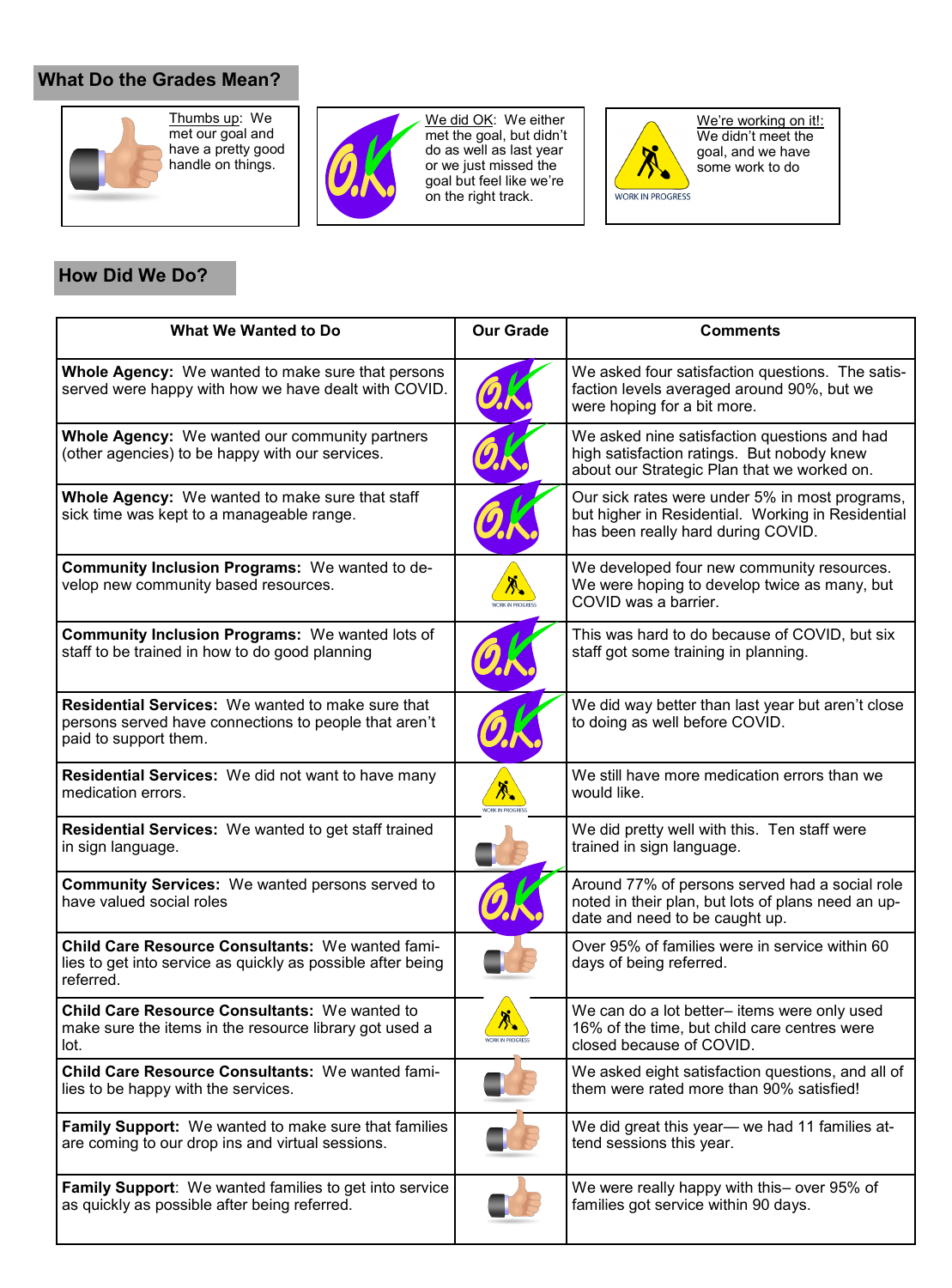| <b>What We Wanted to Do</b>                                                                                      | <b>Our Grade</b>            | <b>Comments</b>                                                                                                                                       |
|------------------------------------------------------------------------------------------------------------------|-----------------------------|-------------------------------------------------------------------------------------------------------------------------------------------------------|
| <b>Respite:</b> We wanted the Respite house to get used as<br>much as possible.                                  |                             | We did better than last year, but the house was<br>only used on 60% of days in the year. Some reno-<br>vations and COVID made it hard to use it more. |
| Family Home: We wanted to make sure that family<br>home arrangements stayed intact and were long-lasting.        |                             | We did great- 90% of our Family Home arrange-<br>ments lasted all year.                                                                               |
| <b>Kwik Shred:</b> We wanted to make sure that the persons<br>served who work there were getting lots of shifts. |                             | All of the persons served who work at Kwik Shred<br>worked at least once a week.                                                                      |
| Kwik Shred: We wanted Kwik Shred to become a more<br>thriving business.                                          | <b>CIN PROGRESS</b>         | We had some expenses we were not expecting.<br>We are also looking for ways to expand our reve-<br>nue stream.                                        |
| Kwik Shred: We wanted people working at Kwik Shred<br>to have the chance to get other jobs.                      |                             | One person who worked at Kwik Shred was able<br>to move on to another job.                                                                            |
| <b>Employment Supports:</b> We wanted to help lots of per-<br>sons served get jobs.                              |                             | We helped twelve people find paid jobs!                                                                                                               |
| <b>Employment Services:</b> We wanted lots of persons<br>served to do our employment training.                   |                             | Twelve people did our pre-employment training<br>program this year!                                                                                   |
| <b>Employment Supports:</b> We wanted people who did<br>the employment training to finish the whole program.     |                             | 92% of people who started the employment train-<br>ing finished it!                                                                                   |
| Health and Safety: We wanted to limit the number of<br>staff injuries.                                           | 八<br><b>DRK IN PROGRESS</b> | We would like there to be no staff injuries, but we<br>had more than last year and way more than we<br>wanted.                                        |
| Human Resources: We wanted our staff turnover<br>rates to be low.                                                |                             | Our part-time turnover rate nearly doubled last<br>year. We need to do a lot of work on this.                                                         |
| Human Resources: We wanted to hire people referred<br>by other staff.                                            |                             | Six new staff were referred by people who already<br>work for us.                                                                                     |
| Human Resources: We wanted to get more staff ap-<br>plying for full-time jobs when they are posted.              |                             | We did a bit better on this than we did last year,<br>but are still not where we want to be. Only around<br>six people apply for internal jobs.       |
| Whole Agency: We wanted to lower our long-term<br>costs like owed vacation time, etc.                            |                             | Our long-term costs were reduced to a very man-<br>ageable level this year.                                                                           |

# **How Many People Did Every Program Support?**

| Program                     | <b>Number of People</b> |
|-----------------------------|-------------------------|
| Community Inclusion         | 83                      |
| <b>Residential Services</b> | 49                      |
| <b>Family Home</b>          | 15                      |
| Respite                     | 73                      |

| Program                                            | <b>Number of People</b> |
|----------------------------------------------------|-------------------------|
| <b>Community Services</b><br>(including Gananoque) | 148                     |
| <b>CCRCS</b>                                       | 218                     |
| <b>Family Support</b>                              | 254                     |
| <b>Employment Support</b>                          | 41                      |